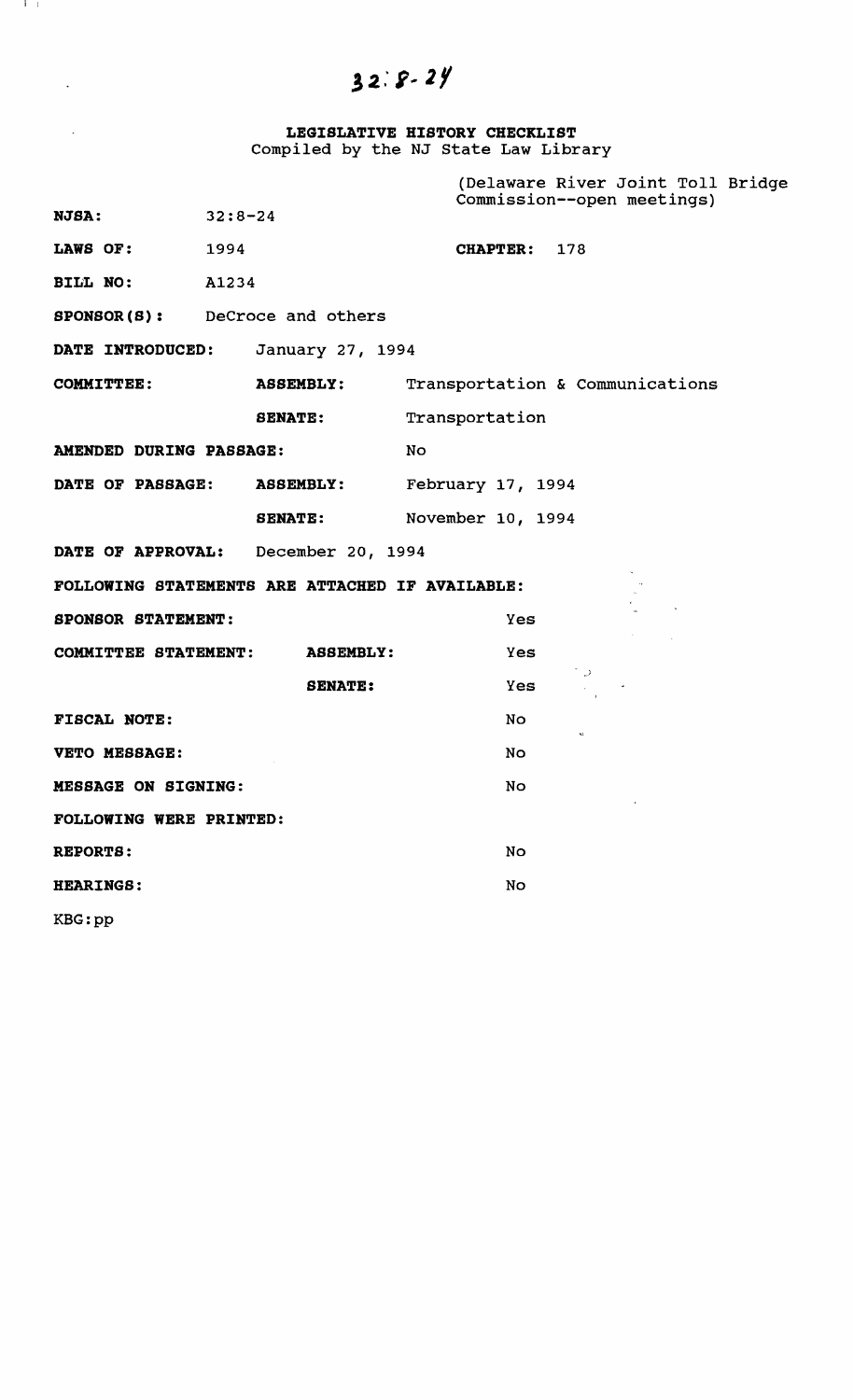I

#### P.L.1994, CHAPTER 178, approved December 20, 1994 1994 Assembly No. 1234

AN ACT concerning the Delaware River Joint Toll Bridge Commission and directing the commission to provide for its meetings to be open to the public and the news media.

BE IT ENACTED by the Senate and General Assembly of the **State of New Jersey:** 

1. a. The Legislature hereby finds that the public's  $\overline{2}$ 8 awareness of and participation in governmental actions is 9 essential to maintaining a free society; that the more open a 10 government is with its citizens, the greater the understanding and participation of the public in government; that the public's 11  $\bf 12$ fundamental right to know the process of governmental decision-making and to review the reasons for those decisions is 13 14 thwarted when the public's access to governmental meetings is blocked; and that government and the agencies created thereby 15 must insure that their actions remain fully accountable to the 16 public. 17

18 b. The Legislature declares that for these public policy reasons 19 the Delaware River Joint Toll Bridge Commission shall develop 20 rules and regulations concerning the right of the public and members of the news media to be present at meetings of the 21  $22$ commission as herein provided.

2. As used in this act:

1  $\overline{2}$ 

 ${\bf 3}$ 

 $\blacktriangleleft$ 

5 6

23 24

25

J

O

"Board" means the Board of Commissioners of the Delaware River Joint Toll Bridge Commission;

26 "Commission" means the Delaware River Joint Toll Bridge  $27$ Commission:

28 "Meeting" means any gathering, whether corporeal or by means of communications equipment, which is attended by, or open to, 29 30 the board, held with the intent, on the part of the board members present, to discuss or act as a unit upon the specific public 31 business of the commission. "Meeting" does not mean a 32 33 gathering: (1) attended  $\sqrt{y}$  less than an effective majority of the commissioners; or (2) attended by or open to all the members of 34 35 three or more similar public bodies at a convention or similar 36 gathering;

"News media" means major wire services, television news 37 services, radio news services and newspapers, whether located in 38 39 this State or in any other state, and personnel representing any 40 such service.

"Public business" means matters which relate in any way, 41 42 directly or indirectly, to the performance of the functions of the Delaware River Joint Toll Bridge Commission or the conduct of 43 44 its business.

3. a. Notwithstanding any inconsistent provisions of any 45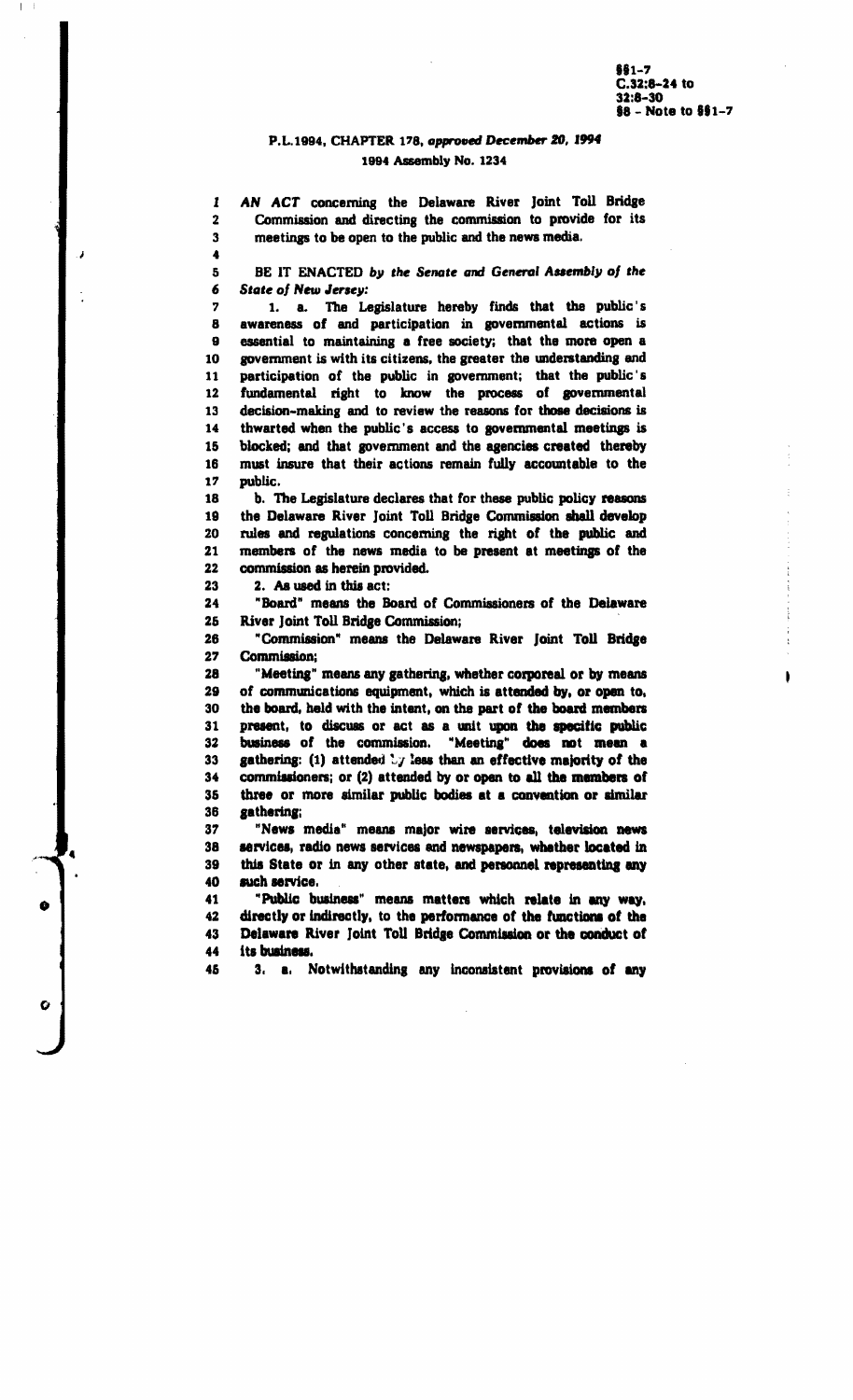7 under the "Open Public Meetings Act," P.L.1978, c.231 (C. 10: 4-8 8 et seq.) and the "Sunshine Act," number 84 of the laws of 9 Pennsylvania of 1986.

10 b. The board shall adopt. within six months of the effective 11 date of this act, appropriate rules and regulations concerning 12 proper notice to the public and the news media of its meetings 13 and the right of the public and the news media to be present at 14 its meetings. The rules and regulations adopted pursuant to this 15 section shall provide for the same notice and right of the public 16 and news media to be present as well as any other rights and 17 duties provided in the "Open Public Meetings Act," P.L.1976, 18 c.231 (C.I0:4-8 et seq.) and the "Sunshine Act," number 84 of the 19 laws of Pennsylvania of 1986. To the extent that these laws 20 conllict. the commission shall incorporate into the rules and 21 regulations the provisions of that law which provides for the 22 greatest rights to the public and the news media.

23 4. a. It shall be the duty of the board to insure that true and 24 accurate minutes are kept of board meetings and that such 25 minutes are promptly made available to the members of the 28 public and the news media.

27 b. The board shall appoint a public meeting information officer 28 who shall be responsible for responding to requests from the 29 public and the news media for information concerning the 30 scheduling, attendance and minutes of board meetings.

31 5. Any rules or regulations adopted pursuant to section 3 of 32 this act shall become a part of the minutes of the commission and 33 shall be subject to the approval of the Governor of New Jeney 34 and the Governor of Pennsylvania if the approval of the minutes 35 shall be provided for by the law of either 8tate.

36 8. Any person denied any right granted by sections 3 or 4 of 31 this act may appeal the denial to the Superior Court of New 38 Jensey, the Court of Common Pleas of the Commonwealth of 39 Pennsylvania, or any court of competent jurisdiction within one Pennsylvania, or any court of competent jurisdiction within one  $40$  year of the date that the cause of action arises.

41 1. Any official or employee of the commission who willfully 42 engages in a continuous and repetitive pattern of violating the 42 engages in a continuous and repetitive pattern of violating the<br>43 provisions of this act shall be subject to removal from office or provisions of this act shall be subject to removal from office or 44 employment.

 $\ddot{\phantom{1}}$  $\blacklozenge$ . I ! j

45 8. This act shall take effect upon the enactment into law by 48 the Commonwealth of Pennsylvania of legislation having an 47 identical effect with this act, but if the Commonwealth of 48 Pennsylvania has already enacted such legislation, this act shall  $49$  take effect immediately. take effect immediately.

&0 51

 $\blacksquare$ 

#### **52** STATEMENT

• • &3

J

54 11 This bill provides that meetings of the Delaware River Joint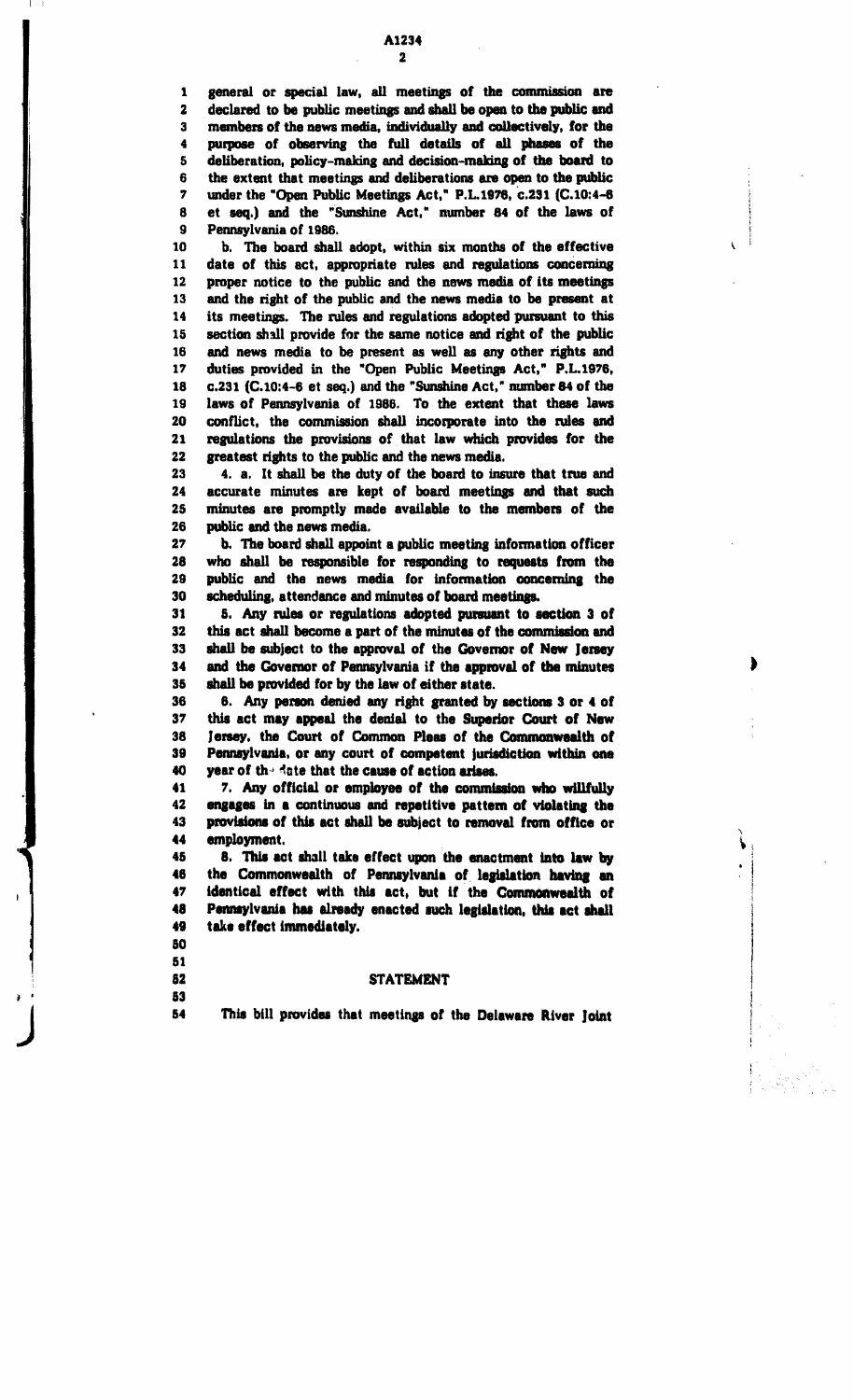#### A1234  $\bullet$

Toll Bridge Commission are public meetings and shall be open to  $\mathbf{1}$  $\overline{\mathbf{z}}$ the public and the news media. This bill directs the Board of  $\overline{\mathbf{3}}$ Commissioners of the Delaware River Joint Toll Bridge Commission to adopt rules and regulations to insure that the 4 5 public and the news media will have notice of and access to its 6 meetings as provided in New Jersey's "Open Public Meetings Act," P.L.1976, c.231 (C.10:4-6 et seq.) and Pennsylvania's  $\overline{ }$ 8 "Sunshine Act," number 84 of the laws of Pennsylvania of 1986. This bill further directs that in the event of a conflict between 9 10 these two laws the commission shall incorporate into the rules 11 and regulations the provisions of that law which provides for the 12 greatest rights to the public and the news media. This bill also 13 provides that if a person is denied access to an open public 14 meeting or is refused timely receipt of the minutes, that person 15 may seek redress of the denial in the courts. Since the commission is a bi-State agency, enactment of legislation 16 17 identical in effect to this bill in Pennsylvania is required before 18 the provisions of this bill will take effect.

19  $20$ 

21 22

23 Directs the Delaware River Joint Toll Bridge Commission to  $24$ provide for its meetings to be open to the public and the news 26 media.

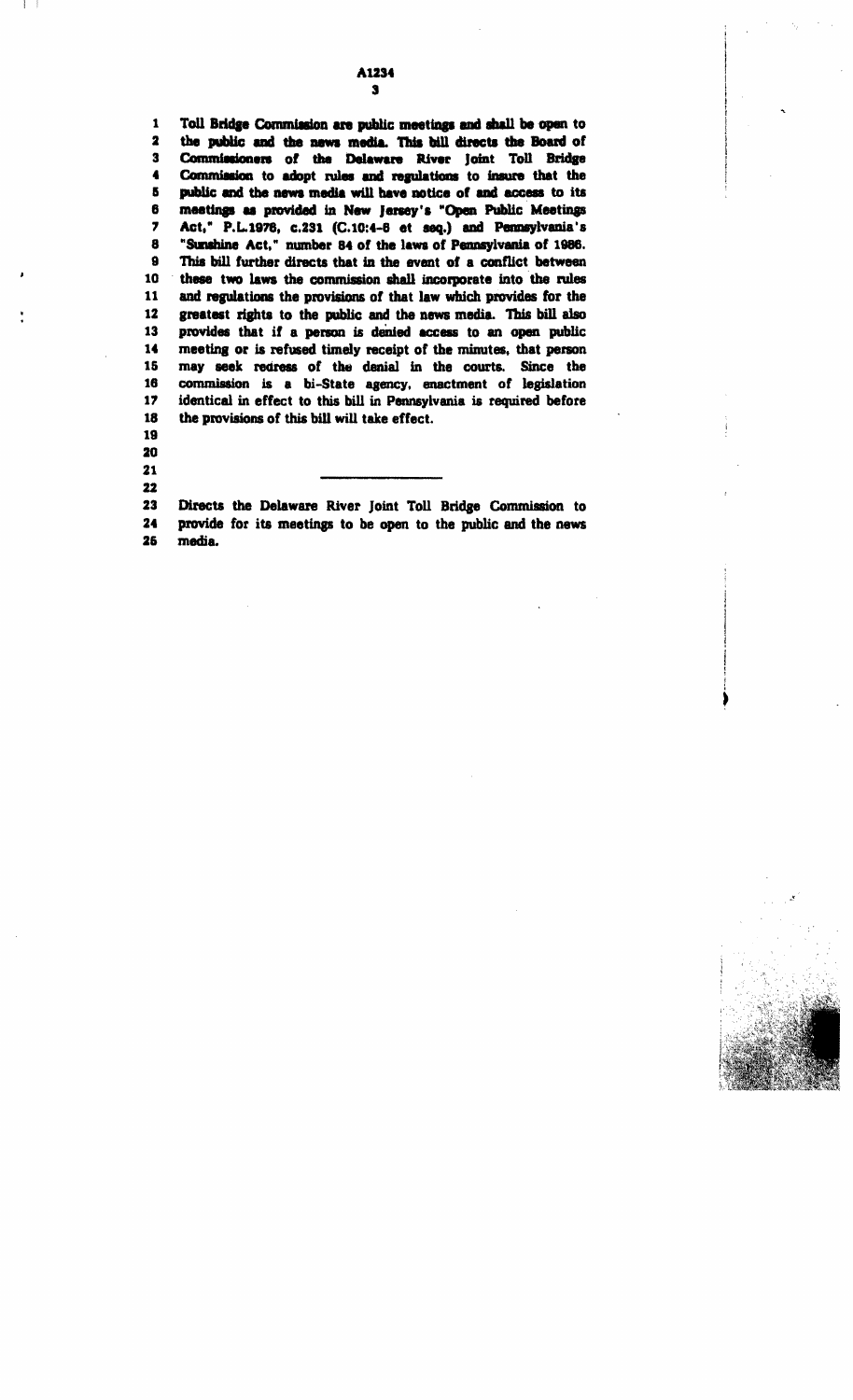A1234 2

5 1 general or special law, all meetings of the commission are 2 declared to be public meetings and shall be open to the public and 3 members of the news media, individually and collectively, for the 4 purpose of observing the full details of all phases of the deliberation, policy-making and decision-making of the board to 6 the extent that meetings and deliberations are open to the public 7 under the "Open Public Meetings Act," P.L.1976, c.231 (C.10:4-6 8 et seq.) and the "Sunshine Act," number 84 of the laws of 9 Pennsylvania of 1986.

10 15 20 b. The board shall adopt, within six months of the effective 11 date of this act, appropriate rules and regulations concerning 12 proper notice to the public and the news media of its meetings 13 and the right of the public and the news media to be present at 14 its meetings. The rules and regulations adopted pursuant to this section shall provide for the same notice and right of the public 16 and news media to be present as well as any other rights and 17 duties provided in the "Open Public Meetings Act," P.L.1976, 18 c.231 (C.1O:4-6 et seq.) and the "Sunshine Act," number 84 of the 19 laws of Pennsylvania of 1986. To the extent that these laws conflict, the commission shall incorporate into the rules and 21 regulations the provisions of that law which provides for the 22 greatest rights to the public and the news media.

25 23 4. a. It shall be the duty of the board to insure that true and 24 accurate minutes are kept of board meetings and that such minutes are promptly made available to the members of the 26 public and the news media.

30 27 b. The board shall appoint a public meeting information officer 28 who shall be responsible for responding to requests from the 29 public and the news media for information concerning the scheduling, attendance and minutes of board meetings.

35 31 5. Any rules or regulations adopted pursuant to section 3 of 32 this act shall become a part of the minutes of the commission and 33 shall be subject to the approval of the Governor of New Jersey 34 and the Governor of Pennsylvania if the approval of the minutes shall be provided for by the law of either state.

40 36 6. Any person denied any right granted by sections 3 or 4 of 37 this act may appeal the denial to the Superior Court of New 38 Jersey, the Court of Common Pleas of the Commonwealth of 39 Pennsylvania, or any court of competent jurisdiction within one year of the date that the cause of action arises.

41 7. Any official or employee of the commission who willfully 42 engages in a continuous and repetitive pattern of violating the 43 provisions of this act shall be subject to removal from office or 44 employment.

45 8. This act shall take effect upon the enactment into law by 46 the Commonwealth of Pennsylvania of legislation having an 47 identical effect with this act, but if the Commonwealth of 48 Pennsylvania has already enacted such legislation, this act shall 49 take effect immediately.

- 50
- 51
	-
- 53

### 52 STATEMENT

54 This bill provides that meetings of the Delaware River Joint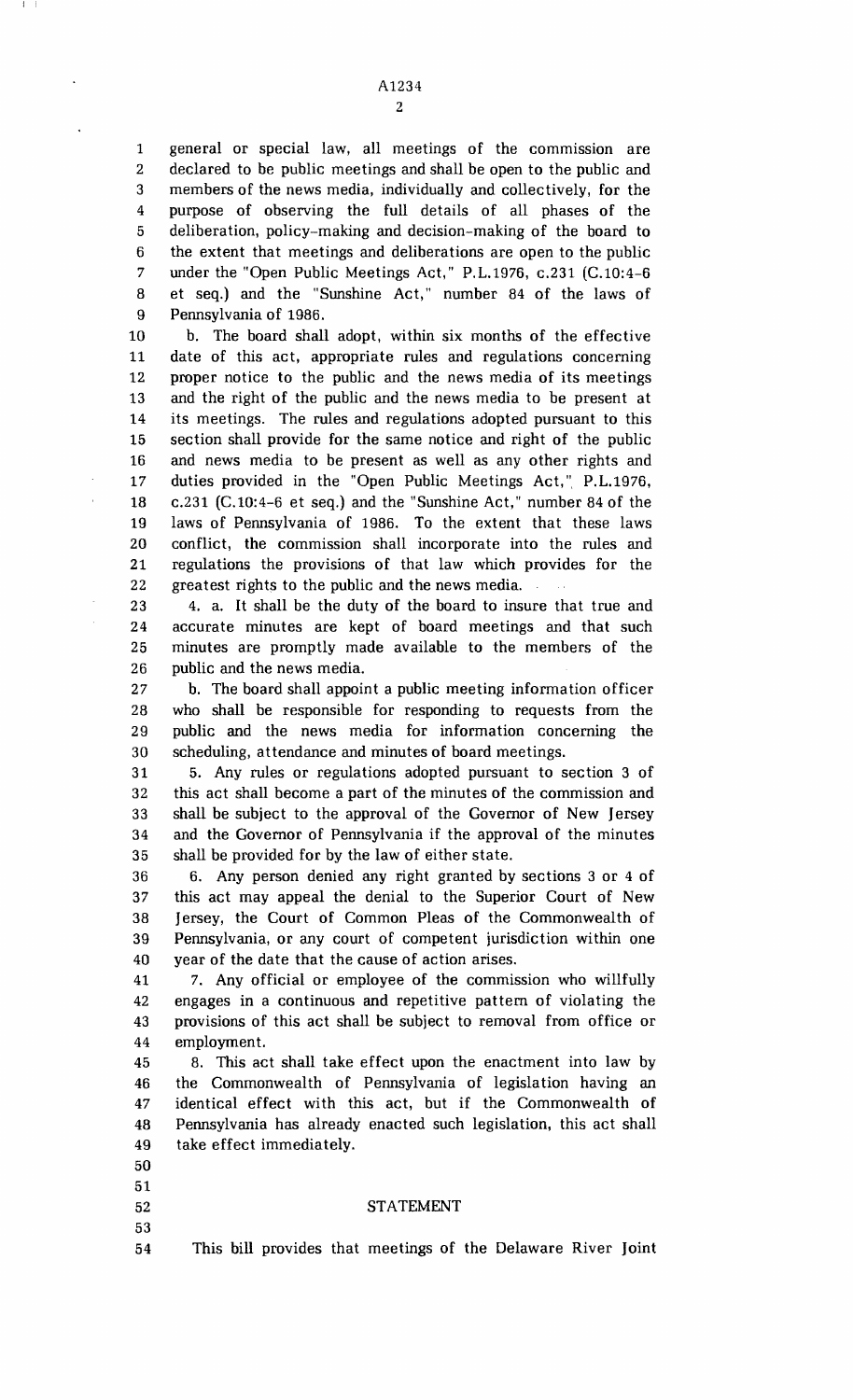1 Toll Bridge Commission are public meetings and shall be open to 2 the public and the news media. This bill directs the Board of 3 Commissioners of the Delaware River Joint Toll Bridge 4 Commission to adopt rules and regulations to insure that the 5 public and the news media will have notice of and access to its 6 meetings as provided in New Jersey's "Open Public Meetings 7 Act," P.L.1976, c.231 (C.1O:4-6 et seq.) and Pennsylvania's 8 "Sunshine Act," number 84 of the laws of Pennsylvania of 1986. 9 This bill further directs that in the event of a conflict between 10 these two laws the commission shall incorporate into the rules 11 and regulations the provisions of that law which provides for the 12 greatest rights to the public and the news media. This bill also 13 provides that if a person is denied access to an open public 14 meeting or is refused timely receipt of the minutes, that person 15 may seek redress of the denial in the courts. Since the 16 commission is a bi-State agency, enactment of legislation 17 identical in effect to this bill in Pennsylvania is required before 18 the provisions of this bill will take effect.

22

19 20 21

 $\vert \ \ \ \vert$ 

23 Directs the Delaware River Joint Toll Bridge Commission to 24 provide for its meetings to be open to the public and the news 25 media.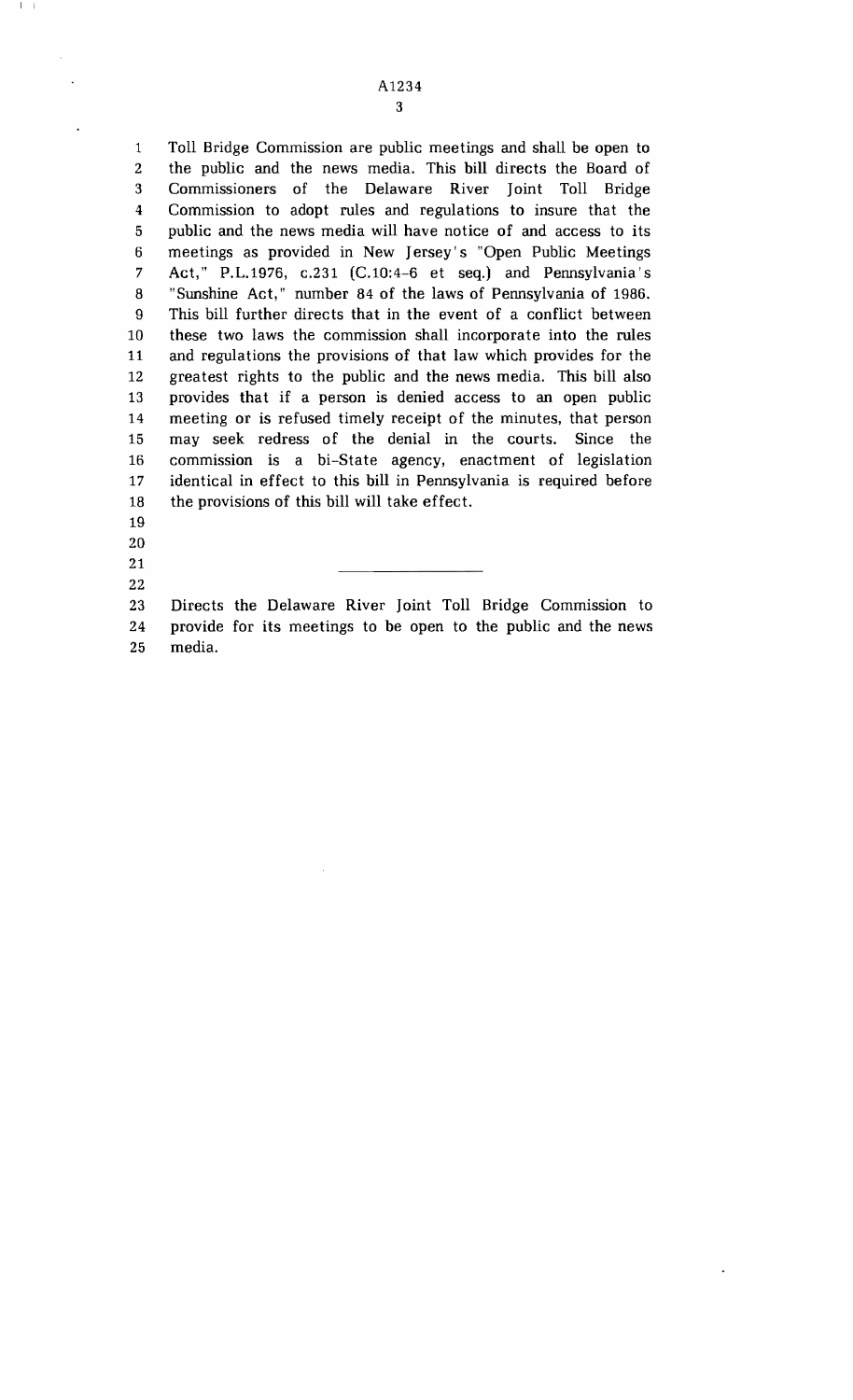I I

### STATEMENT TO

# **ASSEMBLY,** No. 1234

## **STATE OF NEW JERSEY**

### DATED: FEBRUARY 7, 1994

The Assembly Transportation and Communications Committee favorably reports Assembly Bill No. 1234.

This bill provides that meetings of the Delaware River Joint Toll Bridge Commission are public meetings and shall be open to the public and the news media. This bill directs the Board of Commissioners of the Delaware River Joint Toll Bridge Commission to adopt rules and regulations to insure that the public and the news media will have notice of and access to its meetings as provided in New Jersey's "Open Public Meetings Act," P.L.1976, c.231 (C.10:4-6 et seq.) and Pennsylvania's "Sunshine Act," number 84 of the laws of Pennsylvania of 1986. This bill further directs that in the event of a conflict between these two laws the commission shall incorporate into the rules and regulations the provisions of that law which provides for the greatest rights to the public and the news media. This bill also provides that if a person is denied access to an open public meeting or is refused timely receipt of the minutes, that person may seek redress of the denial in the courts. Since the commission is a bi-State agency, enactment of legislation identical in effect to this bill in Pennsylvania is required before the provisions of this bill will take effect.